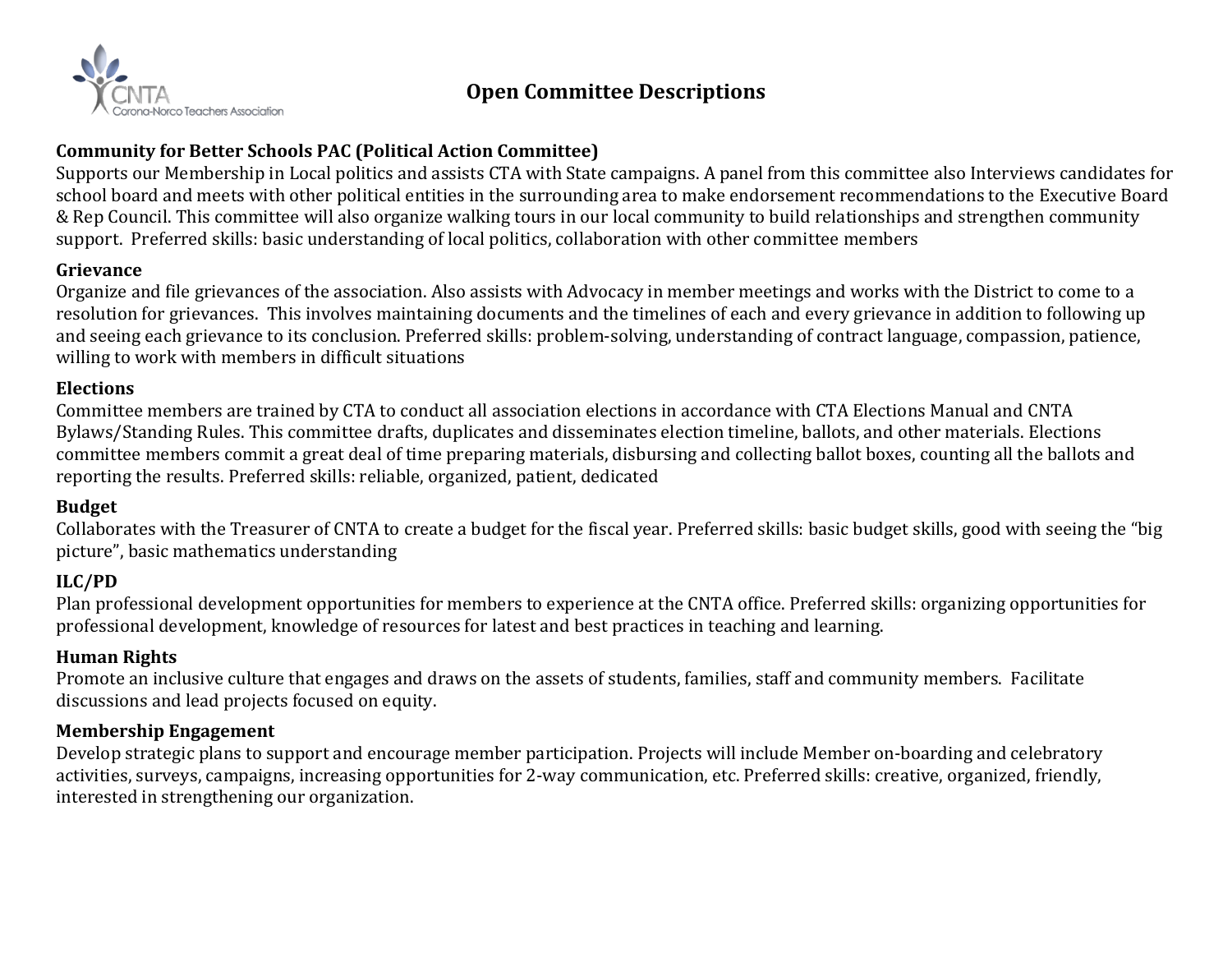# **Appointed Committee Descriptions**

## **Negotiations**

Comprised of Constituency Leads and Negotiations Team members, they work together to prepare for Bargaining, gather member voice, and seek clarification from members as needed to guide our negotiations processes. Preferred skills: Understanding of contract language, willingness to facilitate listening sessions, consensus building, good listener, team player, able to see a specific issue from many different perspectives.

## **Scholarship**

Organizes the scholarship interview process and allocates scholarships from the association's scholarship fund. Distributes materials and timelines concerning the applications for the scholarship, reads all applications and determines the recipient(s) of the scholarship(s). Preferred skills: reading, fair-minded, objective.

## **Insurance**

Meets with the District to consult on health and welfare benefits. Representation on the committee will directly relate to the composition of members in those plans. Preferred skills: Willingness to learn health and welfare benefits plans in the District, variables the impact benefits rates, willing to meet with District officials and Health Plan Providers to gather information.

# **Contract Committee Descriptions**

## **Calendar**

Participates in creating the calendar for CNUSD. Preferred skills: Problem solving, consensus building, good listener, team player, able to see a specific issue from many different perspectives.

## **Evaluations**

To annually review the evaluation documents used in member evaluations. Preferred skills: Thorough, efficient, basic understanding of evaluation processes.

# **Peer Assistance Review (PAR) Panel**

Oversees and coordinates the implementation of the PAR and Induction programs. Meets once or twice a month ad needed with the District to discuss the program. Personnel and confidential information is discussed. Preferred skills: understanding of new teacher issues, problemsolving, able to work with District representatives, knowledge of mentoring.

# **Catastrophic Leave Bank**

Meets in collaboration with the District to discuss the current catastrophic bank program. Also makes decisions on members who apply to use bank leave. Preferred skills: Basic understanding of sick leave policies, team player, collaboration with District personnel, able to follow procedures.

# **LCAP Working Committee**

Meets in collaboration with the District to discuss the recommendations of district stakeholders. Develop a draft and final draft of the LCAP that will go to the school board for approval every year. Members will also evaluate data that will be used to measure the effectiveness of each LCAP funded program.